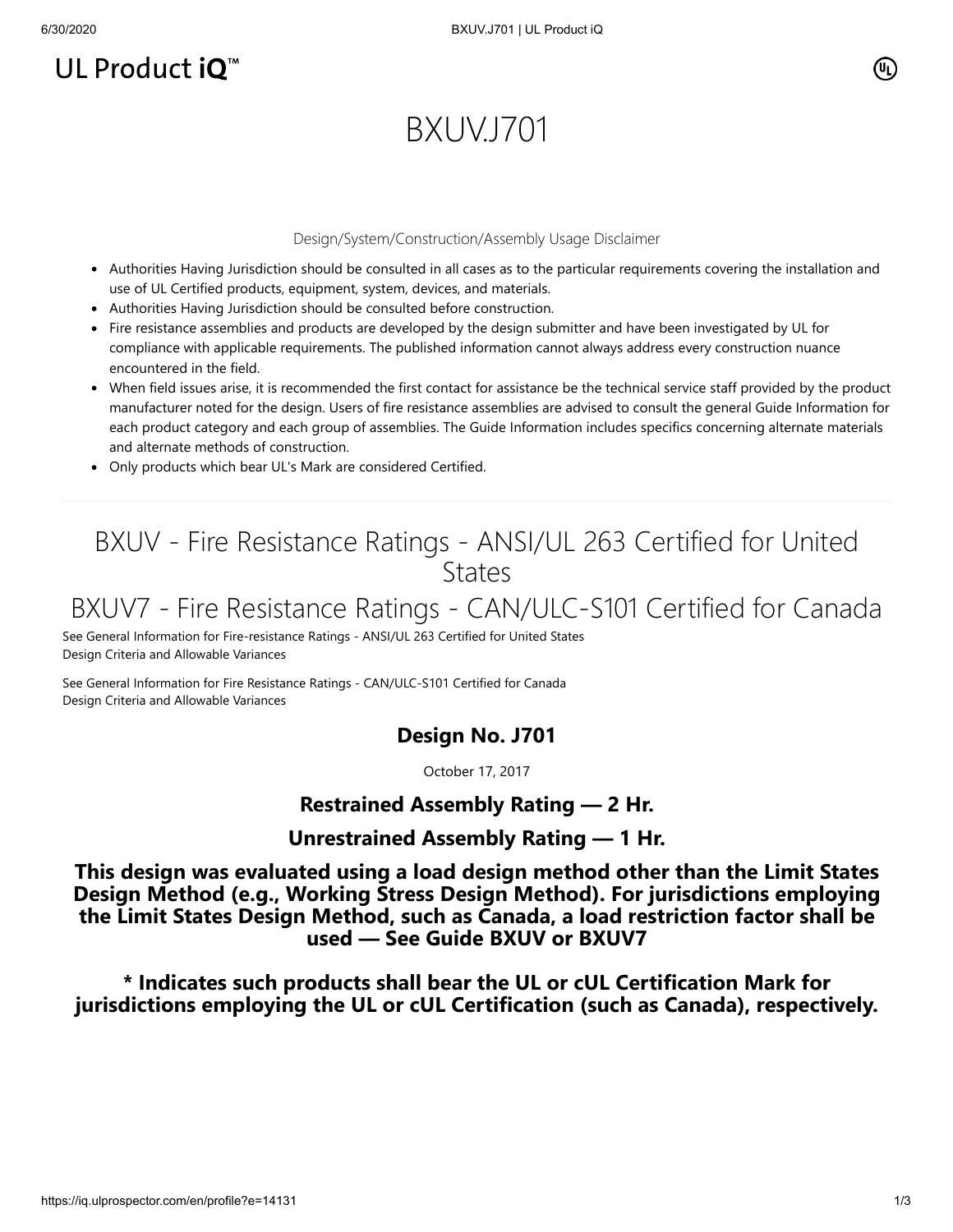

1. **Normal-Weight Concrete —** Siliceous or carbonate aggregate, 3000 psi compressive strength, to be designed with continuity over the supports.

1A. **Vermiculite Aggregate Concrete\* —** (Not Shown) — Optional. Applied over concrete slab, Item 1. The vermiculite concrete is to 2 in. min with a max thickness of 6 in. **SIPLAST INC**

1B. **Cellular Concrete — Roof Topping Mixture\* —** (Not Shown) — Optional — Foam Concentrate mixed with water, Portland Cement and UL Classified Vermiculite Aggregate per manufacturer's application instructions. Cast dry density of 33 (+ or -) 3.0 pcf and 28-day compressive strength of min 250 psi as determined in accordance with ASTM C495-86. The cellular concrete topping thickness shall be 2 in. min with a max thickness of 6 in. **SIPLAST INC** — Mix No. 3.

2. **Welded Wire Fabric —** 6x6 — 6/6SWG.

3. **Spray-Applied Fire Resistive Materials\* —** Spray applied by mixing with water in more than one coat to a final thickness of 7/8 in., to concrete surfaces which must be clean and free of dirt or oil. Min avg and min ind density of 15/14 pcf respectively. Min avg and min ind density of 19/18 pcf respectively for Type 7GP and 7HD. For method of density determination, refer to Design Information Section.

**ARABIAN VERMICULITE INDUSTRIES** — MK-6/CBF, MK-6/ED, MK-6/HY, MK-6s, MK-6 GF, MK-6 GF Extended Set, MK-10 HB, MK-1000/HB, MK-1000/HB Extended Set, Sonophone 1.

**GCP KOREA INC** — Types MK-6/CBF, MK-6/ED, MK-6/HY, MK-6s, MK-6 GF, MK-6 GF Extended Set, MK-10 HB, MK-1000/HB, MK-1000/HB Extended Set, Monokote Acoustic 1.

**PYROK INC** — Type LD.

**SOUTHWEST FIREPROOFING PRODUCTS CO** — Types 4, 5, 5EF, 5GP, 5MD, 7GP, 7HD, 8EF, 8GP, 8MD, 9EF, 9GP, 9MD.

**GCP APPLIED TECHNOLOGIES INC** — Types MK-6/HY, MK-6s, MK-6 GF, MK-6 GF Extended Set, MK-10 HB, MK-1000/HB, MK-1000/HB Extended Set, Monokote Acoustic 1 , RG.

3A. **Spray-Applied Fire Resistive Materials\* —** (Not Shown) — In lieu of Item 3 the following Spray-Applied Fire Resistive Materials may be applied by mixing with water and spraying in multiple coats to a final thickness of 7/8 in. to concrete surfaces which must be clean and free of dirt or oil. Min avg and min ind density 22/19 pcf respectively. Min avg and min ind density of 40/36 pcf respectively for Z-146, Sonophone 35, and Monokote Acoustic 35. For method of density determination, refer to Design Information Section, Sprayed Material.

**ARABIAN VERMICULITE INDUSTRIES** — Types Sonophone 5, Z-106, Z-106/G, Z-106/HY, Z-146 investigated for exterior use, Sonophone 35.